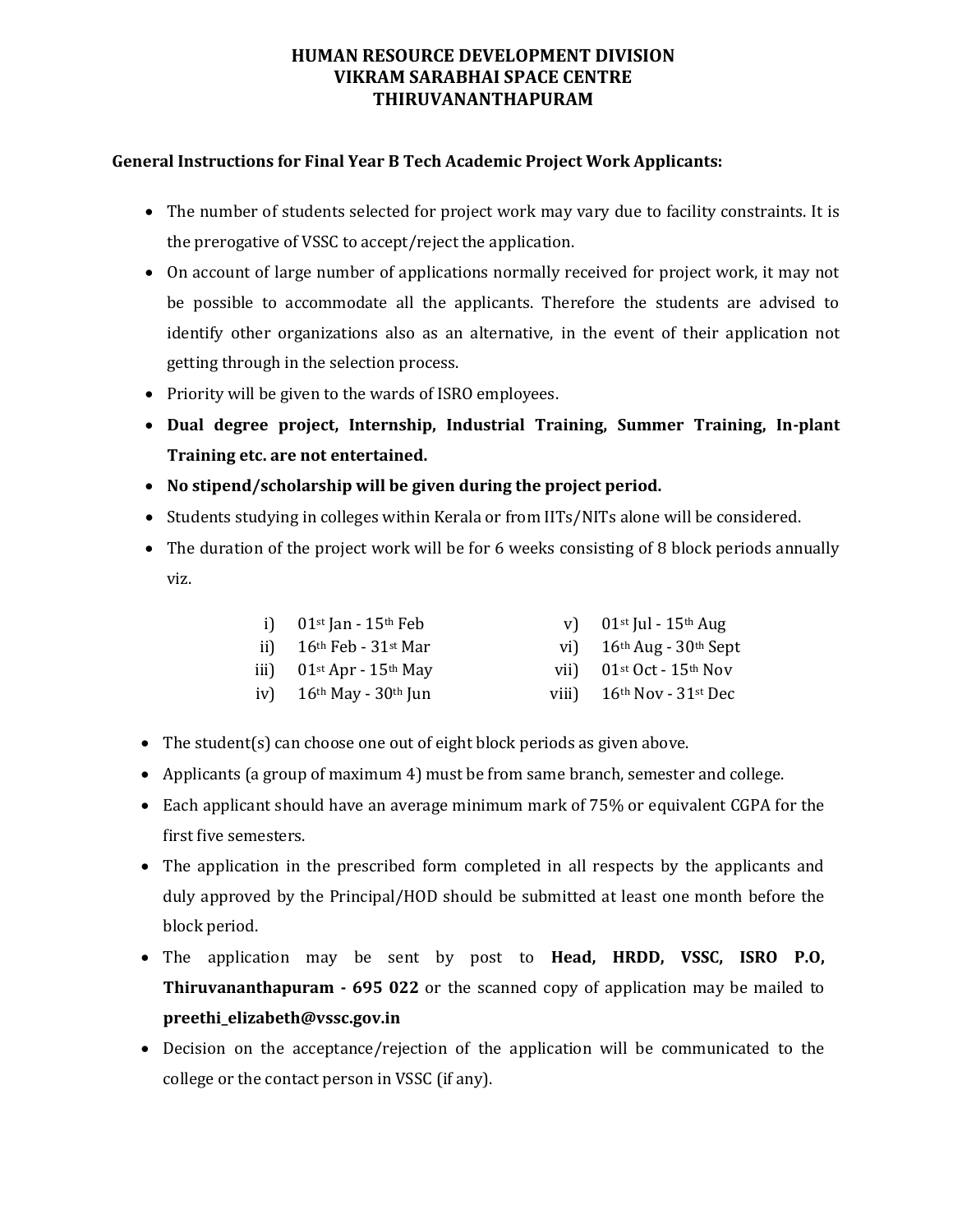# HUMAN RESOURCE DEVELOPMENT DIVISION VIKRAM SARABHAI SPACE CENTRE THIRUVANANTHAPURAM

*Application Form for Final Year B.Tech Project Work*

Instructions to the applicant(s):

*Please read the instructions/guidelines below, before filling up the form***:**

The duration of the project work (Block Period) is 6 weeks (8 annual block periods): **1Jan -15 Feb, 16 Feb – 31 Mar, 1 Apr – 15 May, 16 May – 30 Jun, 1Jul – 15 Aug, 16 Aug – 30 Sep, 1 Oct – 15 Nov, 16 Nov – 31 Dec.** The applicant and each co-applicant(s) (group of maximum 4) must be an Indian Citizen, from the same branch, semester and from a college within Kerala, or from IITs/NITs. The application form completed in all respects and approved by the Principal or HOD may be sent by post to **Head, HRDD, VSSC, ISRO P.O, Thiruvananthapuram - 695 022** or scanned copy of application may be mailed to **preethi elizabeth@vssc.gov.in,** at least one month before the block period, failing which, the application will be rejected. **Each applicant should have an average minimum of 75% mark or equivalent CGPA for the first five semesters.**  Acceptance of the application will be communicated to the college or first applicant or contact person in VSSC, if any. **If selected for project work, the College ID and one valid photo ID proof (Passport/Voters ID/ Driving Licence**/**Aadhaar) of all applicants along with one copy must be produced for verification and documentation at the time of joining and the students should strictly follow all Security Rules & guidelines while in the campus. The Project Guide in VSSC will be the Reporting Officer for the Students, during their Project Work. The project work should be completed within the stipulated period and no further extension is permitted. No certificates will be issued from HRDD.**

| PART A (TO BE COMPLETED BY THE APPLICANT(S)                                             | $\mathbf{I}$ | Ш |
|-----------------------------------------------------------------------------------------|--------------|---|
| (To be filled in CAPITAL letters)<br>Project Block Period (in the order of preference): |              |   |
| Details of first applicant:                                                             |              |   |
|                                                                                         |              |   |
|                                                                                         |              |   |
|                                                                                         |              |   |
|                                                                                         |              |   |
|                                                                                         |              |   |
|                                                                                         |              |   |
|                                                                                         |              |   |
|                                                                                         |              |   |

| Co-applicants (if any): |         | <b>Name</b> | <b>Signature</b> |  |  |
|-------------------------|---------|-------------|------------------|--|--|
| 2.                      | Mr./Ms. |             |                  |  |  |
| 3.                      | Mr./Ms. |             |                  |  |  |
| 4.                      | Mr.Ms.  |             |                  |  |  |

**Photographs of applicants (affixed in the above order and attested by the Principal/HOD):**

Affix Photograph attested by Principal/ HOD

Affix Photograph attested by Principal/ HOD

Affix Photograph attested by Principal/ HOD

Affix Photograph attested by Principal/ HOD